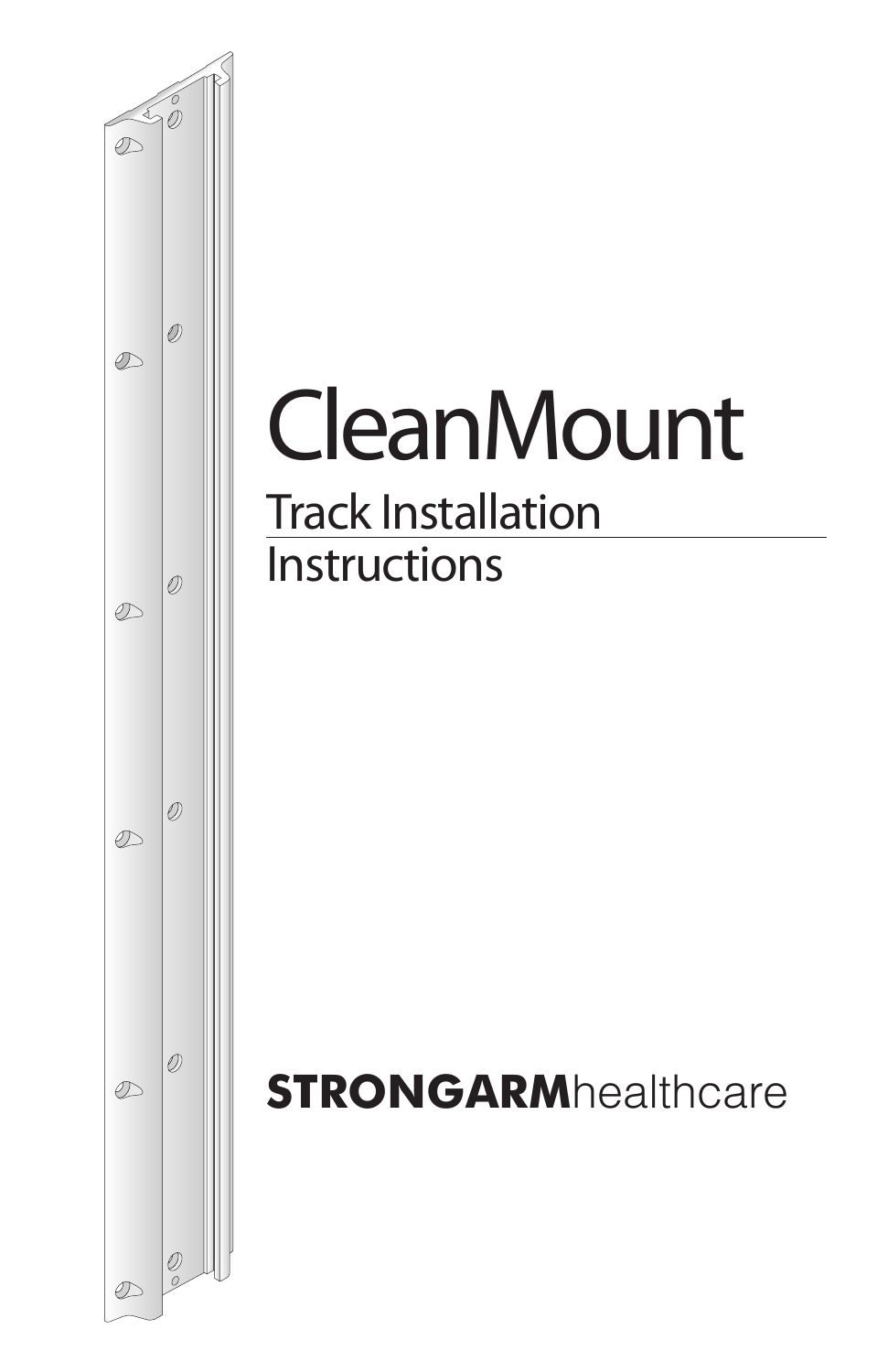# **Pre-Installation Information**

## *(PLEASE READ CAREFULLY BEFORE STARTING)*

Although considerable effort has been made in this manual to ensure safety, the installation itself is beyond the control of Strongarm. Accordingly, Strongarm will not be responsible for the failure of any such installation.

**WARNING:** It shall be the responsibility of the hospital, its consultants and/or contractors to determine that the wall is adequate to safely mount the specific instrument. This includes the selection of appropriate fasteners and proper installation.

## **FOR OTHER WALL BACKINGS NOT SPECIFIED IN THIS MANUAL:**

Contact your structural engineer or contact Strongarm to discuss solutions.

## **Section 1. Tools and Parts Required**

#### #2 Phillips screwdriver

Pan head sheet metal screw, #12 x 2-1/2" long, or 1/4" diameter toggle bolts Hand drill, 3/16" (for sheet metal screw) or 11/16" (for toggle bolts) drill bit *(NOTE: Strongarm Healthcare does not provide any tools necessary for installation)*

#### **Section 2: Track Placement** 17.5"

When mounting the track, consider access to device controls and the maximum range of the arm. It is recommended to allow 14" clearance on either side of the track's center line to clear objects such as over-bed lighting, privacy curtains, and outlets.

## **CleanMount Placement**

Typical positioning for the arm should place the user's eye-level slightly below the top of the display. Depending on whether the arm will be primarily used in a standing or sitting position, typical installation dimensions are shown here. When installing the track, be certain to allow the arm to be vertically positioned properly, while providing room for additional accessories such as bar code scanners and PC enclosures.

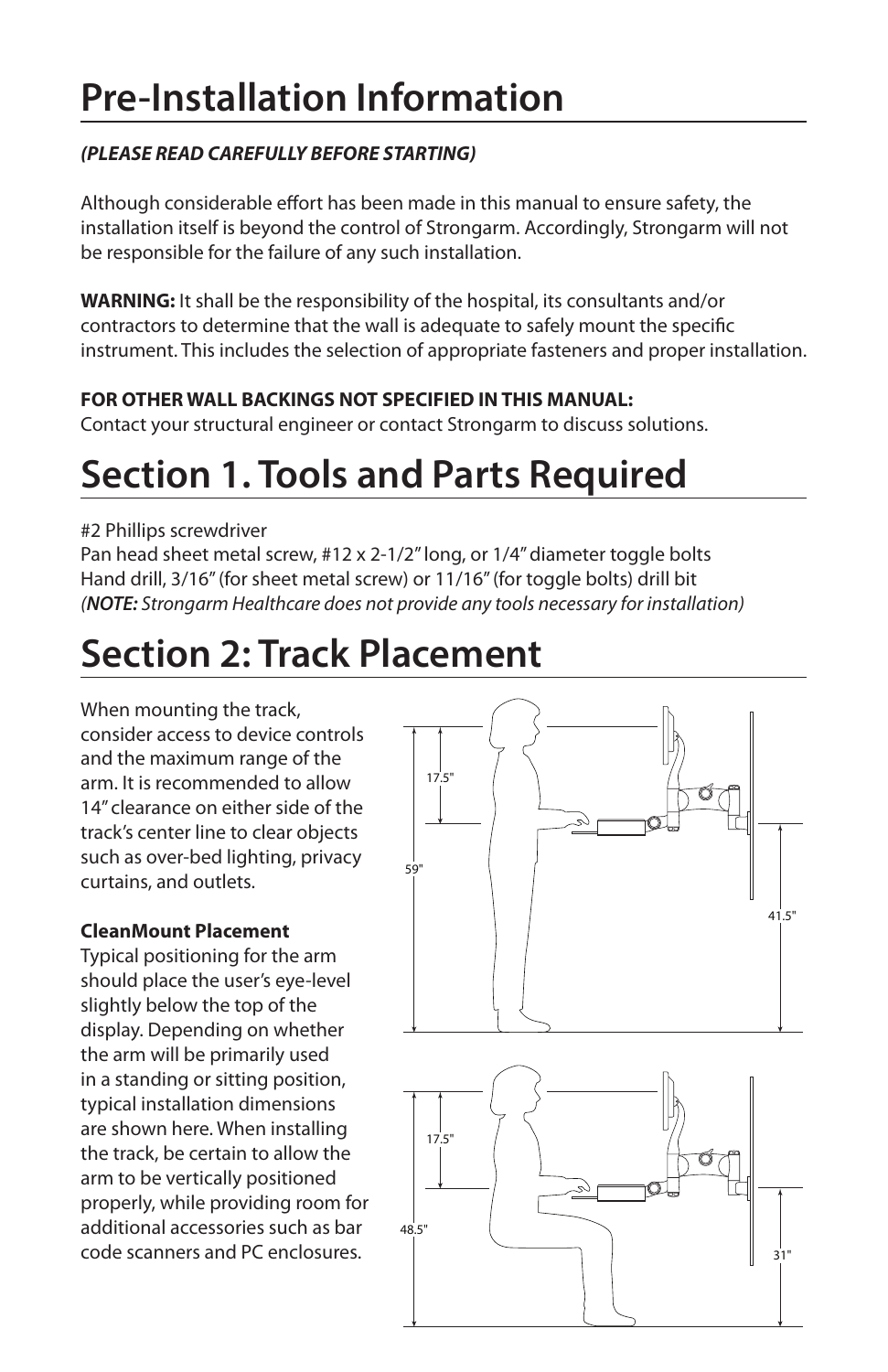# **Section 3: Installation Instructions**

#### **Mounting on Drywall/Gypsum Board Over Wood Studs or 16 Gauge Steel Studs**

- 1. Locate the building stud in the area and align the center holes of the track *(Figure A)* to the center of the wood stud.
- 2. Use a level to make sure the track is vertical and mark the locations on the wall through the holes centered on a stud.
- 3. Remove and put the track aside.
- 4. Drill 3/16" diameter pilot holes into the wall at the marked locations.
- 5. Once all holes are drilled, secure track to the wall by fastening the screws through the middle holes and into stud.





#### **Mounting on Drywall/Gypsum Over Steel Studs Less than 16 Gauge**

- 1. Locate the building studs in the area and align the center holes of the track *(Figure B)* to the studs.
- 2. Use a level to make sure the track is vertical and mark the locations on the wall through the holes centered on a stud.
- 3. Remove and put the track aside.
- 4. Drill 11/16" (1.75 cm) diameter holes into the wall at appropriate vertical spacing.
- 5. Once all the holes are drilled, insert the 3" long, 1/4"-20 pan head machine screws into the track and insert into the toggle wings.
- 6. With the track upright, align the toggle bolts to the drilled holes and insert into the studs.
- 7. Tighten the screws to secure the track.